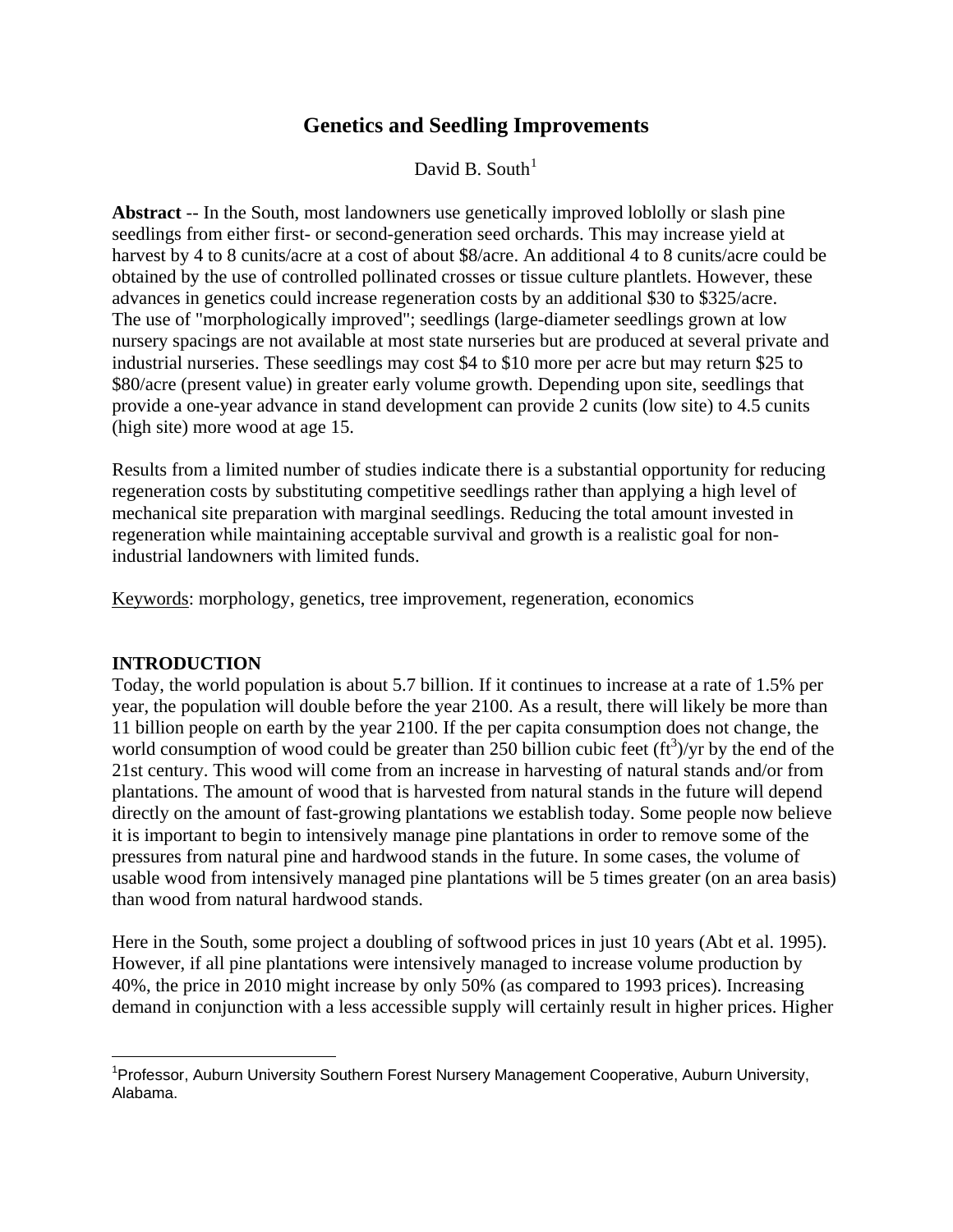prices will result in opportunities for increased investment in intensive silviculture. Some practices that did not seem economical a few years ago are now worth considering.

## **COSTS OF NURSERY PRACTICES**

There are some nursery management practices that are relatively inexpensive and can easily be economically justified. Such nursery practices include extra fertilization and top-pruning. Extra fertilization is conducted to increase seedling diameter (reducing culls) while top-pruning is done to improve the balance between roots and shoots. Top-pruning is very beneficial if seedlings are outplanted on droughty sites or in years with early spring droughts. In some years, top-pruning may increase survival by 12 to 24% (South and Blake 1994). Since top-pruned seedlings survive better than non-pruned seedlings and grow just as well, the benefit/cost ratio is very high. Toppruning might cost about \$10/nursery acre. Therefore adding 1 penny per acre to regeneration costs can, on some sites, improve survival by 24%.

Many company-owned nursery managers now grow some loblolly and slash pine seedlings at low seedbed densities ( $\leq 20/ft^2$ ). Loblolly and slash pine seedlings are considered to be "morphologically improved" if (1) they are grown at seedbed densities  $\leq 20/ft^2$ , (2) half or more of the plantable seedlings have root-collar diameters (RCD) greater than 5 mm and none less than 4 mm, (3) have a median root volume greater than 3 cm<sup>3</sup>, and (4) have been cultured and lifted to produce and retain fibrous roots. In addition, the morphologically improved seedlings are not taller than "regular" seedlings and have a higher root weight ratio than seedlings grown at 25 to  $30/ft^2$ .

"Morphologically improved"seedlings can be obtained from two state nurseries, three private nurseries, and from more than six company nurseries (Table 1). A few managers now grow all their loblolly at densities below  $20/ft^2$ . Except for South Carolina and Tennessee, most state nursery managers do not grow seedlings at low seedbed densities since they have to manage the nursery on a limited budget. Depending on whether the seedlings are sold at cost or for a profit, a nursery manager may charge \$3 to \$10 more for a thousand lobilly seedlings grown at  $20/ft^2$ . At one private nursery, seedlings grown at  $15/ft^2$  only cost the customer \$18 more than seedlings grown at  $35/ft^2$ . Another private nursery sells "morphologically improved" seedlings for just \$8 more per thousand seedlings. Typically, the RCD of seedlings in November may be 3.4 mm to 4.4 mm (Kormanik et al. 1995). In contrast, seedlings given extra fertilization and grown at  $12/ft<sup>2</sup>$  may be 5.5 to 6.0 mm RCD by early November. Top-pruning can be important since seedlings may get too tall and have a shoot/root ratio of 9:1 (fresh weight) without multiple-topprunings. Some nursery managers can produce loblolly pine seedlings that have a 10 mm average RCD at lifting. Except in South Carolina and Tennessee, private landowners may have to go to industry or private nurseries to purchase"morphologically improved" seedlings.

When "morphologically improved" seedlings cost \$18 more per thousand, the regeneration cost will increase by \$9 to \$12/acre (@ 500 to 666 TPA). Is this investment worth the cost? The answer will depend in part on how much the"morphologically improved" seedlings improve survival and growth. On adverse sites where survival is limited by a lack of moisture, deepplanting large diameter seedlings with bigger roots will usually increase survival by 4 to 10 percent. On wet sites where soil moisture remains high, there may be little or no increase in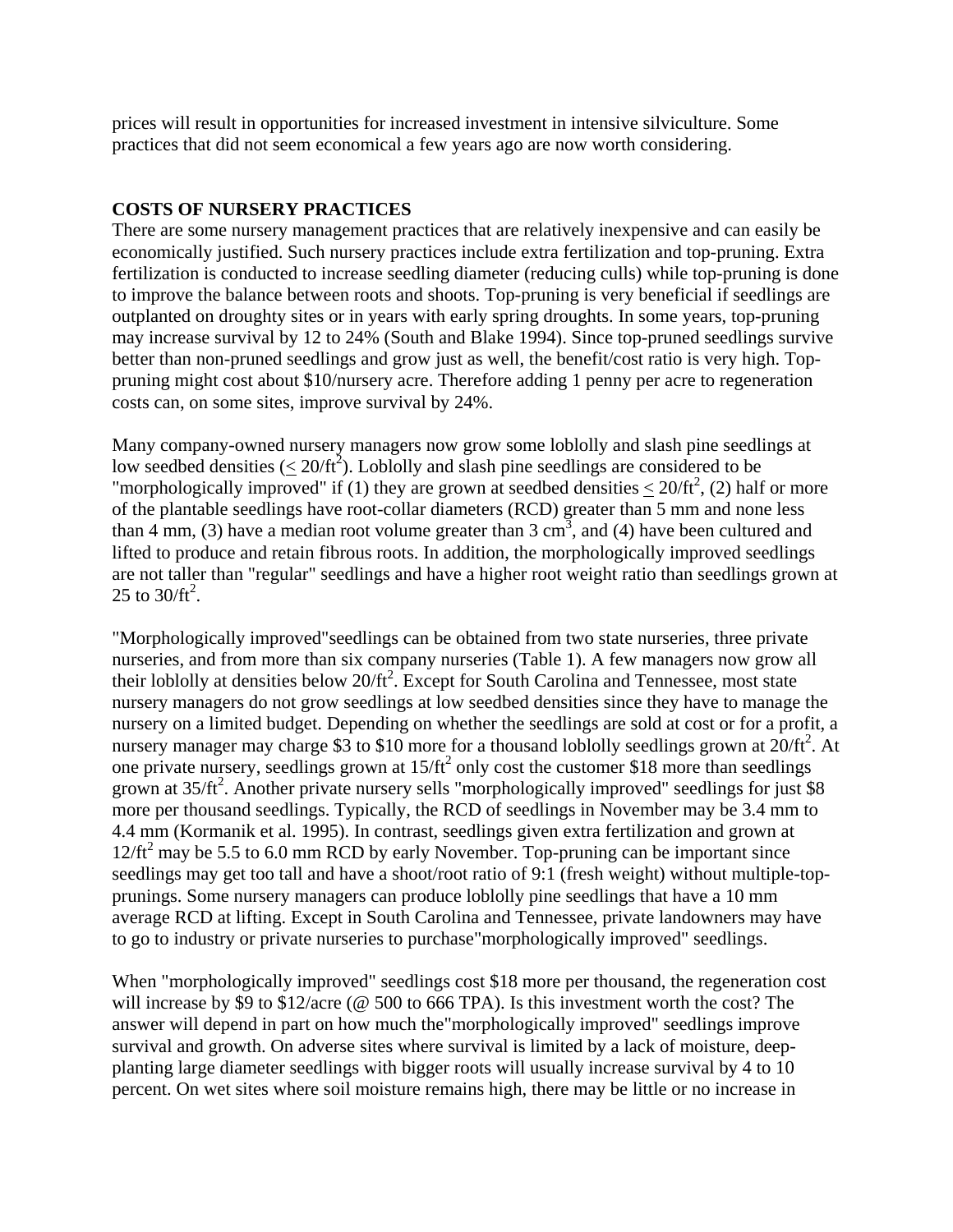survival. On these sites, faster growth of large-diameter seedlings will usually result in a volume increase (@ age 10 to 20) which is more than enough to pay for the investment.

Data with Douglas-fir suggest that seedlings with 6.5 mm RCD reach a height of 26 ft. approximately 0.6 to 3.7 years ahead of 3.5 mm seedlings (Blake et al. 1989). If a 1- to 2-year gain in stand development can be achieved with 6.5 mm seedlings instead of 4.5 mm seedlings, then the potential economic value can be calculated with a growth and yield program. Table 2 provides an example of how much gain in value can result in increasing early growth enough to be equivalent to a 1- to 2-year gain. For example, a 1-year advance in stand development (over typical 4.5 mm seedlings), increases the value of a 15-year-old plantation by \$35 to \$83/acre (depending on site). Of course these amounts would double if the real pulpwood stumpage price doubles by the year 2010 (Abt et al. 1995).

## **COSTS OF GENETIC IMPROVEMENT**

For loblolly pine, the marginal cost of developing a tree improvement program may only be \$7.50 per acre (Todd et al. 1995). This investment is expected to yield and additional 4 cunits/acre at harvest. Therefore, traditional breeding programs are very cost effective and have proven their worth not only in faster growth rates, but also in terms of disease reduction and in stem straightness. In comparison to silvicultural treatments that may cost \$30 to \$150/acre, traditional genetic improvement is a relatively inexpensive way to improve stand value at harvest. For this reason, it is almost impossible to find nurseries that still grow woods-run seedlings (Table 1).

In the South, there are two schools of thought regarding the use of the family block planting system (outplanting seedlings from a single mother tree). One school promotes family block planting for economic reasons. Many companies now sow by family in the nursery and employ family block planting. There are several reasons for sowing by family in the nursery but a main reason for family block planting in the field is to allocate the best families to the most productive sites. Some companies with large seed orchards, only outplant the best families. When only the best 3 families are used, the sites may produce an additional 4 cunits/acre at harvest (Todd et al. 1995).

The other school of thought is opposed to landscape-scale use of family block planting. Except in Texas, most state and private nurseries grow mixed seedlots. One reason is everyone who purchases seedlings gets roughly the same level of genetic improvement. Private landowners with adverse sites do not end up (by chance) with the best families. Although overall wood production could be increased by using only the best families, some state and federal personnel believe the gains are not high enough to justify perceived risks associated with family block planting. Some in this school believe this practice is not consistent with ecologically sound principles.

Industry researchers are looking for additional ways to improve stand uniformity as well as increasing volume growth. One method involves Mass Control Pollination. These methods are currently being worked on by several industry researchers. They are trying to find economical ways to produce seed from the best crosses. It is expected that using seed from the best three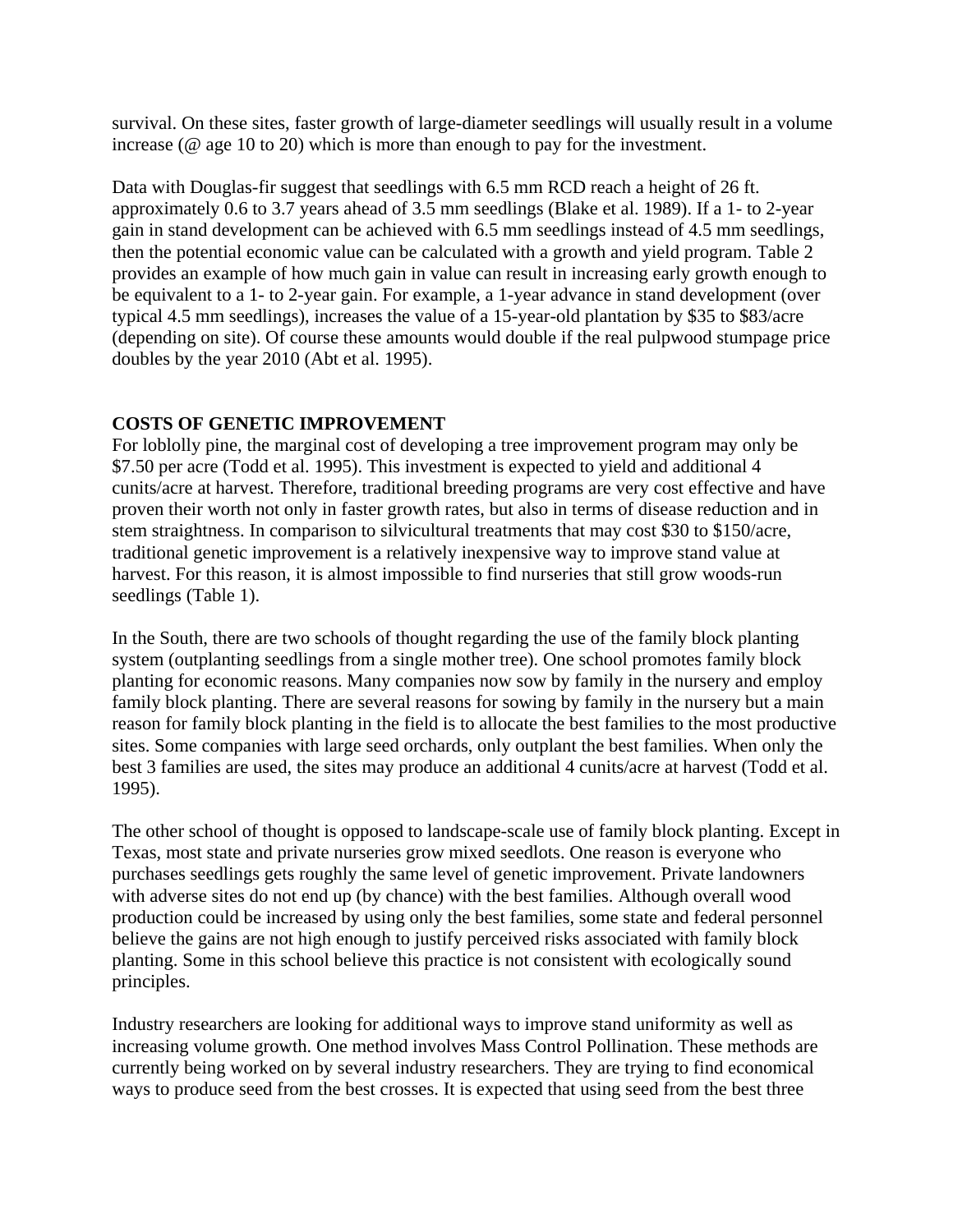full-sib crosses will produce an additional 4 cunits/acre at harvest (Todd et al. 1995). One estimate of the cost of this process may amount to an additional \$60 per outplanted acre (or \$12 per cunit).

Clonal block planting of eucalypts is operational throughout the southern hemisphere. However, clonal block planting of pines is conducted operationally in only a few locations. Researchers are trying to discover ways to mass produce clones of pine using either rooted cuttings or somatic embryogenesis. It is expected that clonal production of loblolly pine will offer substantial benefits over full-sib family production (Frampton and Huber 1995). Here in the South, operational production of rooted cuttings of conifers can cost \$250 per thousand cuttings. In New Zealand, operational production of tissue culture pines costs \$650 per thousand. It is expected that using the best clone can increase yield at harvest by 4 cunits (Weir 1995). Using today's technology, this would cost about \$125 to \$325 per acre (or \$30 to \$80 per cunit).

#### **COSTS OF SITE PREPARATION**

The total cost of using "morphologically improved" seedlings from a second-generation seed orchard may only be \$12 to \$18/acre more than using"woods-run" seedlings grown at high seedbed densities. However, the costs involved with many intensive silvicultural practices will be much higher. For example, a shear- rake-pile and bed operation may cost \$179/acre (Dubois et al. 1995). Some regeneration managers who question spending an extra \$10 to \$20/acre on better seedlings and better planting may not hesitate to spend \$50 to \$150/acre on intensive soil cultivation.

Approximate costs of various soil cultivation, fertilization, and weed control treatments for the southern US are presented in Table 3. Also listed are the additional volume gains required to "break-even" using a 6% real interest rate. For example, if \$110/acre is spent on double bedding, a volume gain of 5.9 cunits/acre would be needed at harvest (age 15 for loblolly pine). The investment would earn less than 6% if the treatment produced less than this amount (when compared to planting on land with no site preparation).

Many foresters now realize that maximum volume production does not equate to maximum return on investment. However, the practice of efficiently spending a limited budget on the most economical regeneration practices requires a basic understanding of important biological interactions. Unfortunately, researchers in the past have usually concentrated on main effects. For the most part, nursery researchers test nursery treatments and silviculture researchers test site preparation treatments and "never the twain shall meet." This lack of integration can lead to inefficiency. Plantation establishment should be viewed as an entire process rather than a series of steps in isolation (Kimmins 1989). If nursery practices are fully integrated into silvicultural prescriptions, then overall establishment costs can be reduced (Todd 1989; South et al. 1993).

Some have suggested that improvements in seedling morphology will result in interactions between the planted seedling and the site (Figure 1; Fry and Poole 1980). In New Zealand, researchers have examined interactions between seedling size and site preparation methods (Albert et al. 1980; Balneaves 1989; Baker and Ledgard 1991). Seedling morphology in New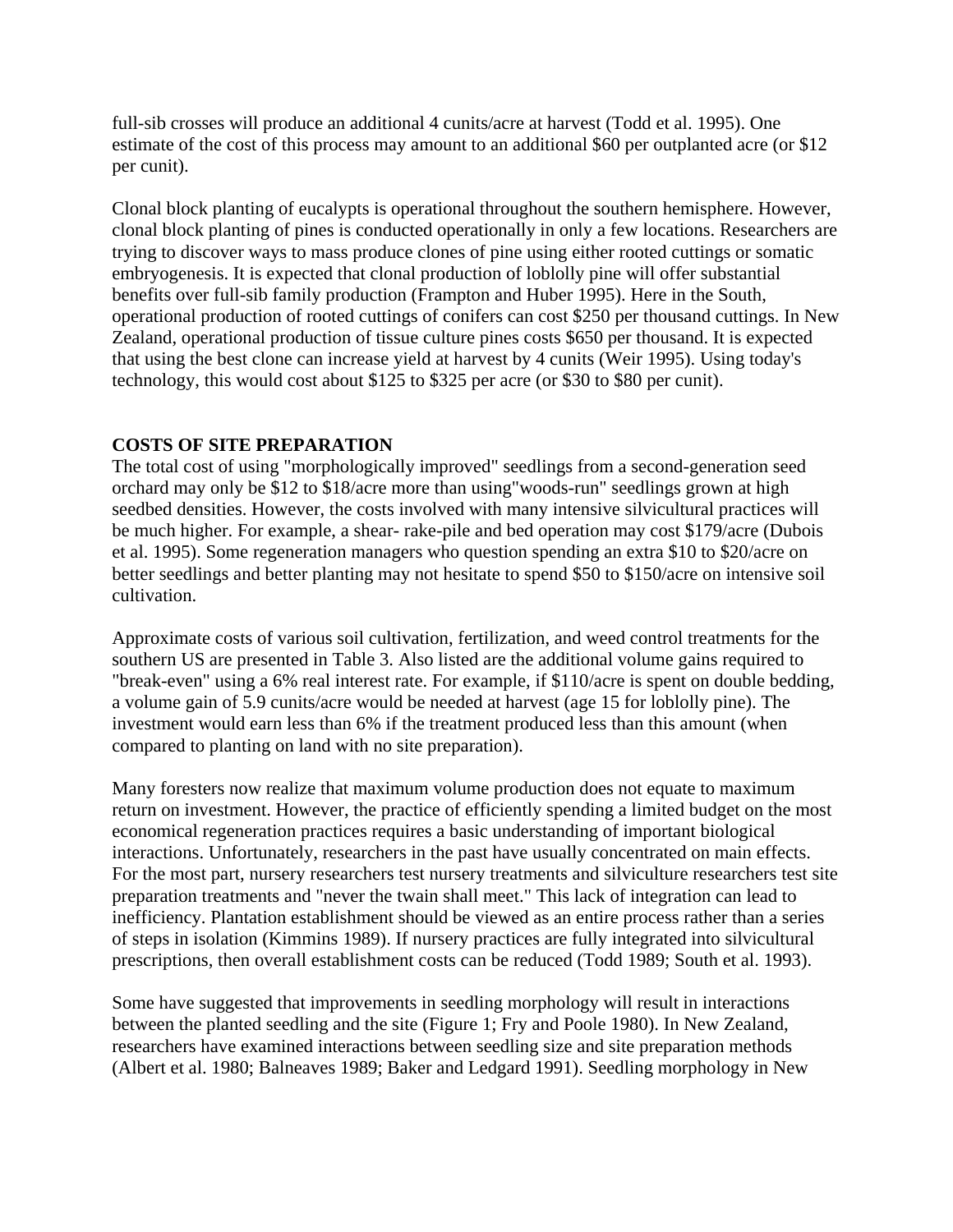Zealand is often defined using RCD. Conifer seedlings with RCDs as large as 10 mm have been tested (Baker and Ledgard 1991).

Here in the South, researchers have conducted numerous site preparation studies or seedling quality studies but only a few have been aimed at predicting the relationship between seedling size and site preparation treatments (Mitchell et al. 1988; Britt et al. 1991). In many cases, seedling quality studies were conducted with just one site preparation treatment. Likewise, researchers in the South often fail to document the mean RCD used in site preparation studies. In many studies with loblolly pine, the mean RCD at planting would be approximately 3.5 mm.

The paper by Schrock and others (1993) gives some perspective regarding important questions that need to be addressed if pine regeneration is to be viewed as an entire process rather than a series of steps in isolation. They believe there is an opportunity to improve the financial performance of investing in regeneration (largely by reducing costs while maintaining growth). Costs may be reduced by investing in seedling morphology in ways that have yet to be adequately addressed in the South.

#### **SUMMARY**

In the past, size recommendations for loblolly pine seedlings have concentrated on achieving adequate survival and have mostly ignored potential growth gains. If the objectives of management evolve to include high performance standards (e.g. seedlings that can compete against established weeds), then more studies need to be installed to examine potential interactions among seedling diameter and intensity of site preparation. Studies in the past have involved a relatively narrow range of seedling size and often seedlings larger than 6 mm RCD were not tested.

Recommendations for stock type and size must be made with respect to outplanting performance. Too often, recommendations are based on minimizing nursery production costs. In many cases this results in use of small-diameter seedlings. However, rarely are studies established to determine if these cost-saving measures are eliminated by the need for more intensive site preparation. Future research should be aimed at integrating nursery, genetics, and silvicultural practices in order to improve plantation performance while at the same time, reducing the overall cost of wood production.

#### **LITERATURE CITED**

Abt, R.C., F.W. Cubbage, and G. Pacheco. 1995. The timber supply situation in the southeast: implications for intensive management. pp. 1-6. In: Proc. 23rd Southern Forest Tree Improvement Conference. Asheville, N.C.

Dubois, M.R., K. McNabb, T.J. Straka, and W.F. Watson. 1995. Costs and cost trends for forestry practices in the South. Forest Farmer 30th Manual Edition. 54(3):10-17.

Blake, J.I. and D.B. South. 1991. Planting morphologically improved seedlings with shovels. Ala. Agr. Exp. Sta. Forestry School Series No. 13, 7 p.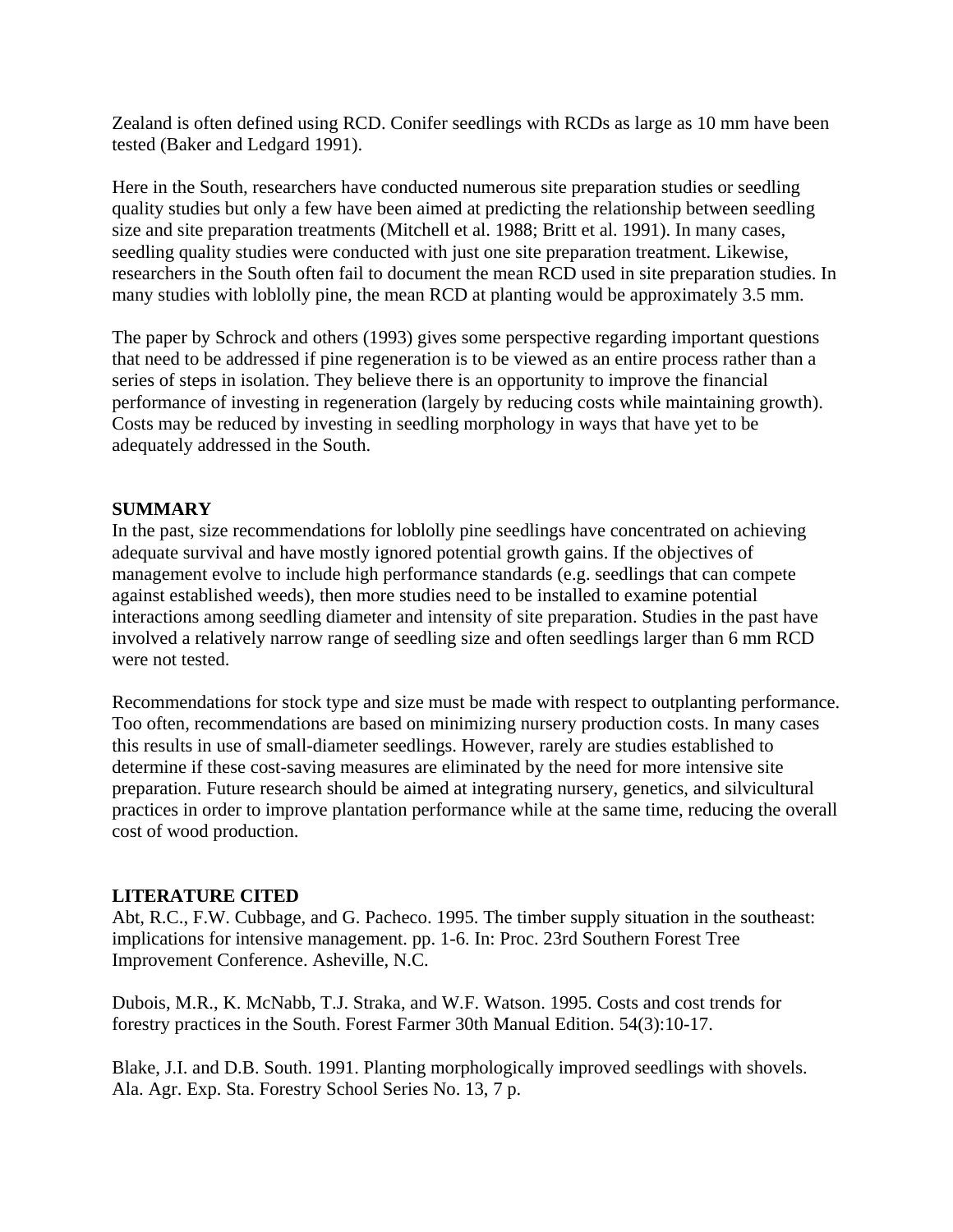Blake, J.I., L.D. Teeter, and D.B. South. 1989. Analysis of the economic benefits from increasing uniformity in Douglas fir nursery stock. Forestry Supplement 62:252-261.

Frampton, L.J.Jr. and D.A. Huber. 1995. Clonal variation in four-year-old loblolly pine in coastal North Carolina. p. 254-264. *In*: Proc. 23rd Southern Forest Tree Improvement Conference. Asheville, N.C.

Kimmins, J.P. 1989. Ecological implications of successional manipulation. p. 9-16. in Schivener, B.A. and J.A. MacKinnon (eds.). Learning from the past Looking to the future. B.C. Ministry of Forests. FRDA report 030.

Kormanik, P.P., S.S. Sung, T.L. Kormanik and S.J. Zarnoch. 1995. Hardwood cover crops: can they enhance loblolly pine seedling production. p. 86-94. *In*: Proc. 23rd Southern Forest Tree Improvement Conference. Asheville, N.C.

Schrock, P.D., D.B. South,and R.J. Mitchell. 1993. Integration of nursery practices with site preparation. p. 307-315. *In:* Proc. 7-th Biennial Southern Silvicultural Research Conference. USDA Forest Service Gen. Tech. Rep. SO-93.

South, D.B. Rationale for growing southern pine seedlings at low seedbed densities. New Forests. 7:63-92.

South, D.B. and J.I. Blake. 1994. Top-pruning increases survival of pine seedlings. Ala. Agr. Exp. Sta. Highlights Agr. Res. 41(2):9.

South, D.B., R.J. Mitchell, B.R. Zutter, J.M. Balneaves, B.L. Barber, D.G. Nelson, and J.B. Zwolinski. 1993. Integration of nursery practices and vegetation management: economic and biological potential for improving regeneration. Canadian Journal of Forest Research. 23:2083- 2092.

South, D.B., J.B. Zwolinski, and H. Lee Allen. 1995. Economic returns from enhancing loblolly pine establishment on tow upland sites: effects of seedling grade, fertilization, hexazinone, and intensive soil cultivation. New Forests. 10:239-256.

Todd, A.M.D. 1989. Stock types for planting - what's available, what's required. pp. 24-32. in Schivener, B.A. and J.A. MacKinnon (eds.). Learning from the past Looking to the future. B.C. Ministry of Forests. FRDA report 030.

Todd, D., J. Pait, and J. Hodges. 1995. The impact and value of tree improvement in the South. pp. 7-15. In: Proc. 23rd Southern Forest Tree Improvement Conference. Asheville, N.C.

Weir, R.J. 1995. The impact of genetics on forest productivity. In: Tree Talk, Mississippi Forestry Association annual meeting. (In Press).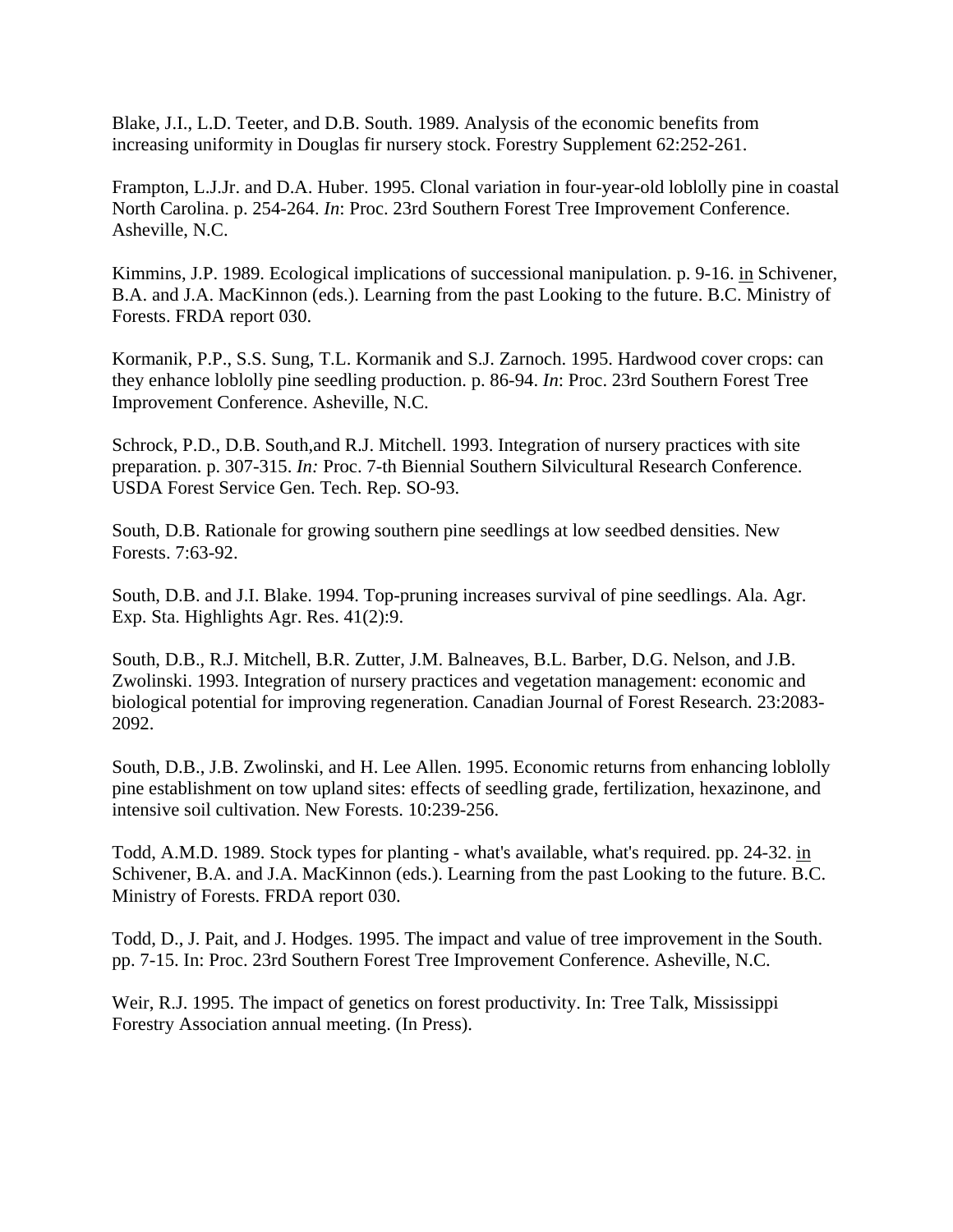|                       | <b>Woods</b><br>seed | Orchard<br>seed | Family<br><b>Sow</b>   | clonal<br>stock | Morphologically<br>improved seedlings available |  |  |
|-----------------------|----------------------|-----------------|------------------------|-----------------|-------------------------------------------------|--|--|
| Alabama               | no                   | yes             | no                     | no              | no                                              |  |  |
| Arkansas***           | no                   | yes             | no                     | no              | no                                              |  |  |
| Georgia               | LP                   | yes             | no                     | no              | no                                              |  |  |
| Louisiana             | no                   | yes             | no                     | no              | no                                              |  |  |
| Mississippi           | no                   | yes             | no                     | no              | no                                              |  |  |
| North Carolina        | no                   | yes             | no                     | no              | no                                              |  |  |
| South Carolina        | no                   | yes             | no                     | no              | yes                                             |  |  |
| Tennessee             | no                   | yes             | no                     | no              | yes                                             |  |  |
| Texas***              | no                   | yes             | yes                    | no              | no                                              |  |  |
| Virginia              | no                   | yes             | no                     | no              | no                                              |  |  |
| USFS (Ashe)           | no                   | yes             | no                     | no              | yes                                             |  |  |
| Bowater               | no                   | yes             | yes                    | no              | no                                              |  |  |
| Champion              | no                   | yes             | yes                    | no              | yes                                             |  |  |
| Georgia Pacific       | no                   | yes             | part                   | $no +$          | no                                              |  |  |
| IP                    | no                   | yes             | yes                    | $no +$          | yes                                             |  |  |
| <b>Kimberly Clark</b> | no                   | yes             | part                   | no              | no                                              |  |  |
| MacMillian            | no                   | yes             | yes                    | no              | yes                                             |  |  |
| Packaging Corp        | no                   | yes             | part                   | no              | no                                              |  |  |
| Rayonier              | no                   | yes             | yes                    | $no +$          | yes                                             |  |  |
| Scott (KC)            | no                   | yes             | part                   | no              | no                                              |  |  |
| Smurfet               | no                   | yes             | yes                    | no              | yes                                             |  |  |
| Temple Inland         | no                   | yes             | yes                    | no              | no                                              |  |  |
| <b>Union Camp</b>     | no                   | yes             | yes                    | $no +$          | yes                                             |  |  |
| Westvaco              | no                   | yes             | yes                    | $no +$          | no                                              |  |  |
| <b>Bosch</b>          | no                   | yes             | no                     | no              | no                                              |  |  |
| <b>IFSCO</b>          | LP                   | yes             | no                     | $no +$          | yes                                             |  |  |
| <b>Superior Trees</b> | no                   | yes             | $\mathop{\mathrm{no}}$ | no              | yes                                             |  |  |

Table 1. Production of loblolly pine seedlings in southern nurseries.

\*\*\* Will produce only hardwoods in 1996.

+ Clones (rooted cuttings) are being researched LP = Livingston Parish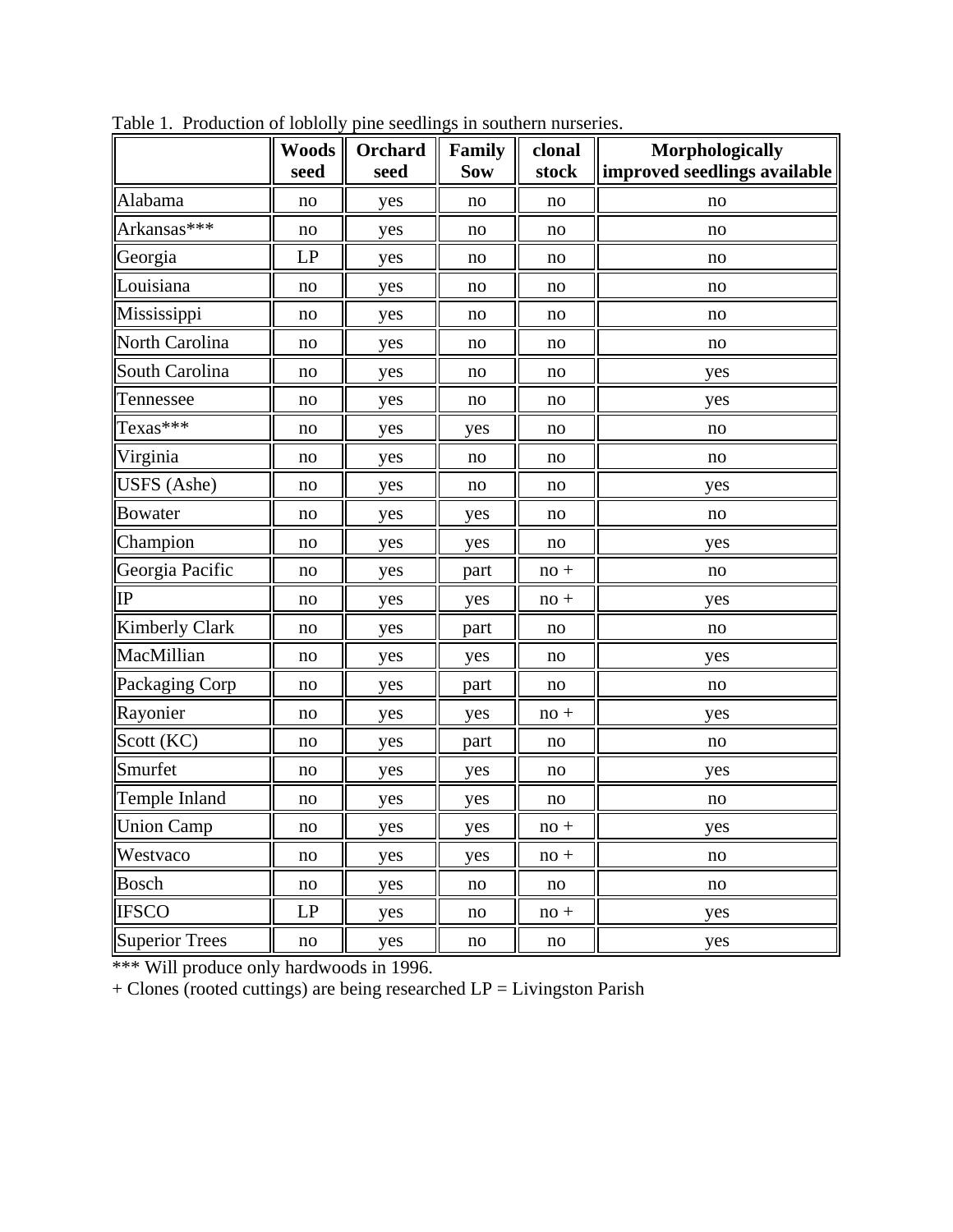|              | <u>Le partie et armetting savir ganner</u> |             |                             |              |  |  |  |  |  |
|--------------|--------------------------------------------|-------------|-----------------------------|--------------|--|--|--|--|--|
| Year Advance | Site index (age 15)                        | Harvest Age | Yield gain<br>(cunits/acre) | \$ gain/acre |  |  |  |  |  |
| one          | 60                                         | 15          | 4.5                         | \$83         |  |  |  |  |  |
|              | 60                                         | 20          | 4.1                         | \$57         |  |  |  |  |  |
|              | 50                                         | 15          | 3.1                         | \$57         |  |  |  |  |  |
|              | 50                                         | 20          | 2.7                         | \$37         |  |  |  |  |  |
|              | 40                                         | 15          | 1.9                         | \$35         |  |  |  |  |  |
|              | 40                                         | 20          | 1.9                         | \$26         |  |  |  |  |  |
| two          | 60                                         | 15          | 9                           | \$166        |  |  |  |  |  |
|              | 60                                         | 20          | 8                           | \$110        |  |  |  |  |  |
|              | 50                                         | 15          | 6.2                         | \$114        |  |  |  |  |  |
|              | 50                                         | 20          | 5.3                         | \$73         |  |  |  |  |  |
|              | 40                                         | 15          | 3.9                         | \$72         |  |  |  |  |  |
|              | 40                                         | 20          | 3.8                         | \$52         |  |  |  |  |  |

Table 2. Projected merchantable volume gains by achieving a one-and two-year advance in stand development and subsequent gains in present value from planting loblolly pine seedlings capable of achieving such gains.

Volume gain/acre calculated from the NCSU Plantation Management Simulator for upper-coastal plain sites. Assuming planting 600 trees per acre; a 6% real interest rate; a stumpage value of \$60/cunit; and a 26% tax bracket.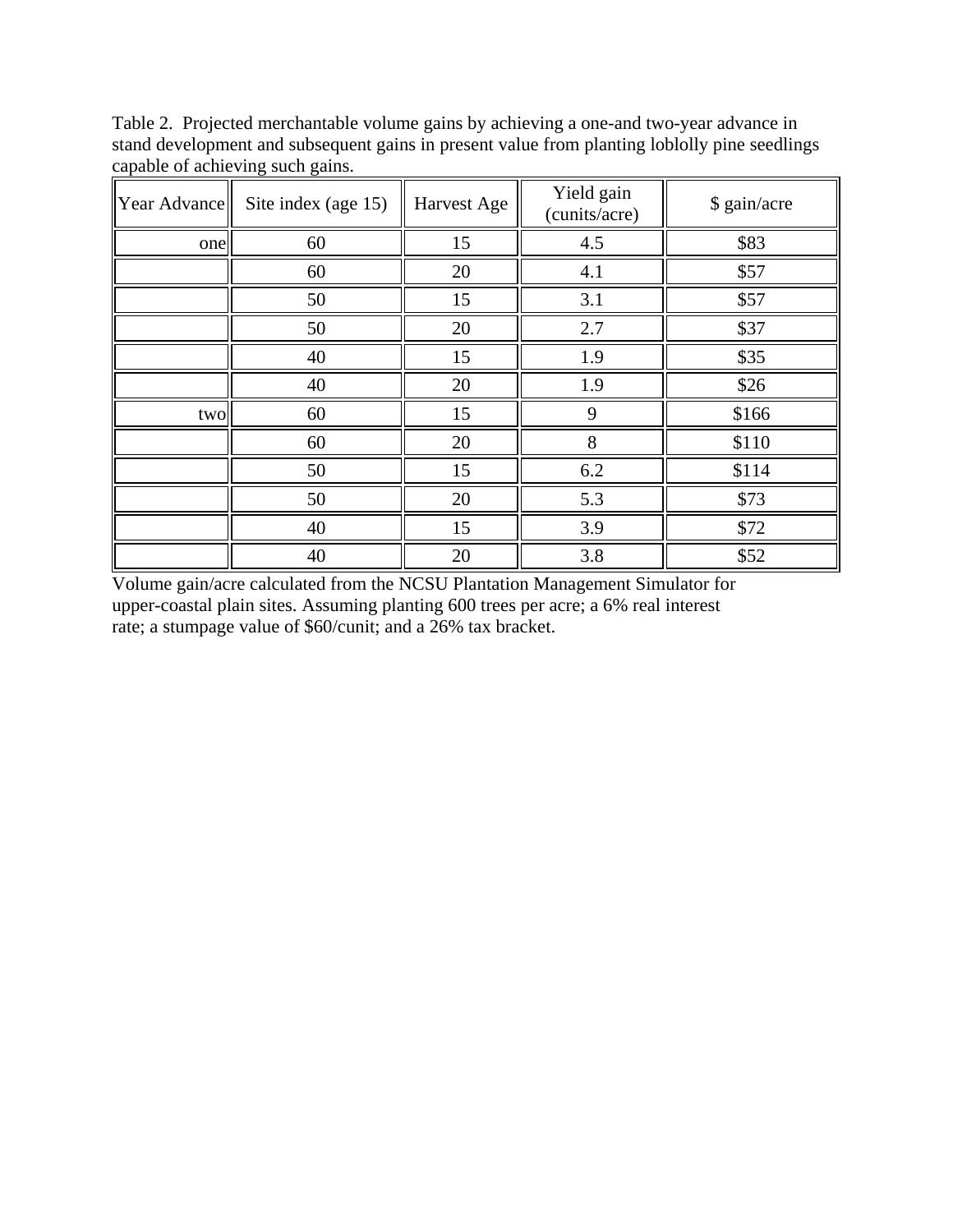| <b>PRACTICE</b>                         | <b>BASELING</b><br><b>COST PER</b><br>ACRE <sup>1</sup> | Additional<br>cost per acre <sup>2</sup> | Purportedly increases |        | Volume increase<br>required to realize a 6%<br>internal rate of return on<br>add'l investment |                |
|-----------------------------------------|---------------------------------------------------------|------------------------------------------|-----------------------|--------|-----------------------------------------------------------------------------------------------|----------------|
|                                         |                                                         |                                          |                       |        |                                                                                               |                |
|                                         |                                                         |                                          | survival              | growth | cunits/acre                                                                                   | % gain         |
| NURSERY/GENETIC PRACTICES               |                                                         |                                          |                       |        |                                                                                               |                |
| (regular seedlings)                     | 18                                                      |                                          |                       |        |                                                                                               |                |
| top-pruning                             |                                                         | 0.01                                     | yes                   | no     | 0.001                                                                                         | 0.007          |
| antitranspirant                         |                                                         | 0.03                                     | yes                   | no     | 0.002                                                                                         | 0.01           |
| extra nitrogen fertilization            |                                                         | 0.06                                     | no                    | yes    | 0.004                                                                                         | 0.02           |
| low seedbed density (15/sq. ft.)        |                                                         | 5                                        | yes                   | yes    | 0.3                                                                                           | $\overline{2}$ |
| second generation orchard seed          |                                                         | $\,$ 8 $\,$                              | no                    | yes    | 0.4                                                                                           | $\overline{3}$ |
| vegetative mycorrhizal inoculum         |                                                         | 8                                        | yes                   | yes    | 0.4                                                                                           | 3              |
| container grown seedlings               |                                                         | 90                                       | yes                   | no     | 4.8                                                                                           | 32             |
| container grown plantlets               |                                                         | 300                                      | yes                   | yes    | 16.2                                                                                          | 108            |
|                                         |                                                         |                                          |                       |        |                                                                                               |                |
| SILVICULTURAL PRACTICES                 |                                                         |                                          |                       |        |                                                                                               |                |
| (shear)                                 | 55                                                      |                                          |                       |        |                                                                                               |                |
| (planting with dibble)                  | 35                                                      |                                          |                       |        |                                                                                               |                |
| add'l planting supervision              |                                                         | 10                                       | yes                   | yes    | 0.5                                                                                           | 3              |
| chop-burn                               |                                                         | 10                                       | no                    | no     | 0.5                                                                                           | $\overline{3}$ |
| shovel planting                         |                                                         | 15                                       | yes                   | no     | 0.8                                                                                           | 5              |
| chop-single bed                         |                                                         | 20                                       | yes                   | yes    | 1.1                                                                                           | $\overline{7}$ |
| shear - P fertilization at planting     |                                                         | 27                                       | no                    | yes    | 1.5                                                                                           | 10             |
| shear - insecticides for tip-moth       |                                                         | 30                                       | no                    | yes    | 1.6                                                                                           | 11             |
| shear - band herbaceous herbicide       |                                                         | 38                                       | no                    | yes    | 2.0                                                                                           | 13             |
| broadcast site - prep. herbicide + burn |                                                         | 39                                       | no                    | yes    | 2.1                                                                                           | 14             |
| shear - ripping                         |                                                         | 40                                       | yes                   | yes    | 2.2                                                                                           | 15             |
| chop - double bed                       |                                                         | 55                                       | yes                   | yes    | 3.0                                                                                           | 20             |
| shear - rake - pile                     |                                                         | 70                                       | yes                   | yes    | 3.8                                                                                           | 25             |
| shear - rake - pile - bed               |                                                         | 105                                      | yes                   | yes    | 5.7                                                                                           | 38             |

Table 3. Break-even yield analysis for various regeneration practices.

<sup>1</sup>Assumptions: outplanting 600 trees per acre; pulpwood stumpage valued at \$60/cunit; site produces 1 cunit/acre/yr with regular seedlings planted with a dibble after shearing only; no thinning; a 15 year rotation; and a 26% tax bracket.

<sup>2</sup>Cost per acre for each nursery and silvicultural practice in addition to baseline cost.

(Note: High prices in SE Georgia exceeded \$60/cunit in 1995.)